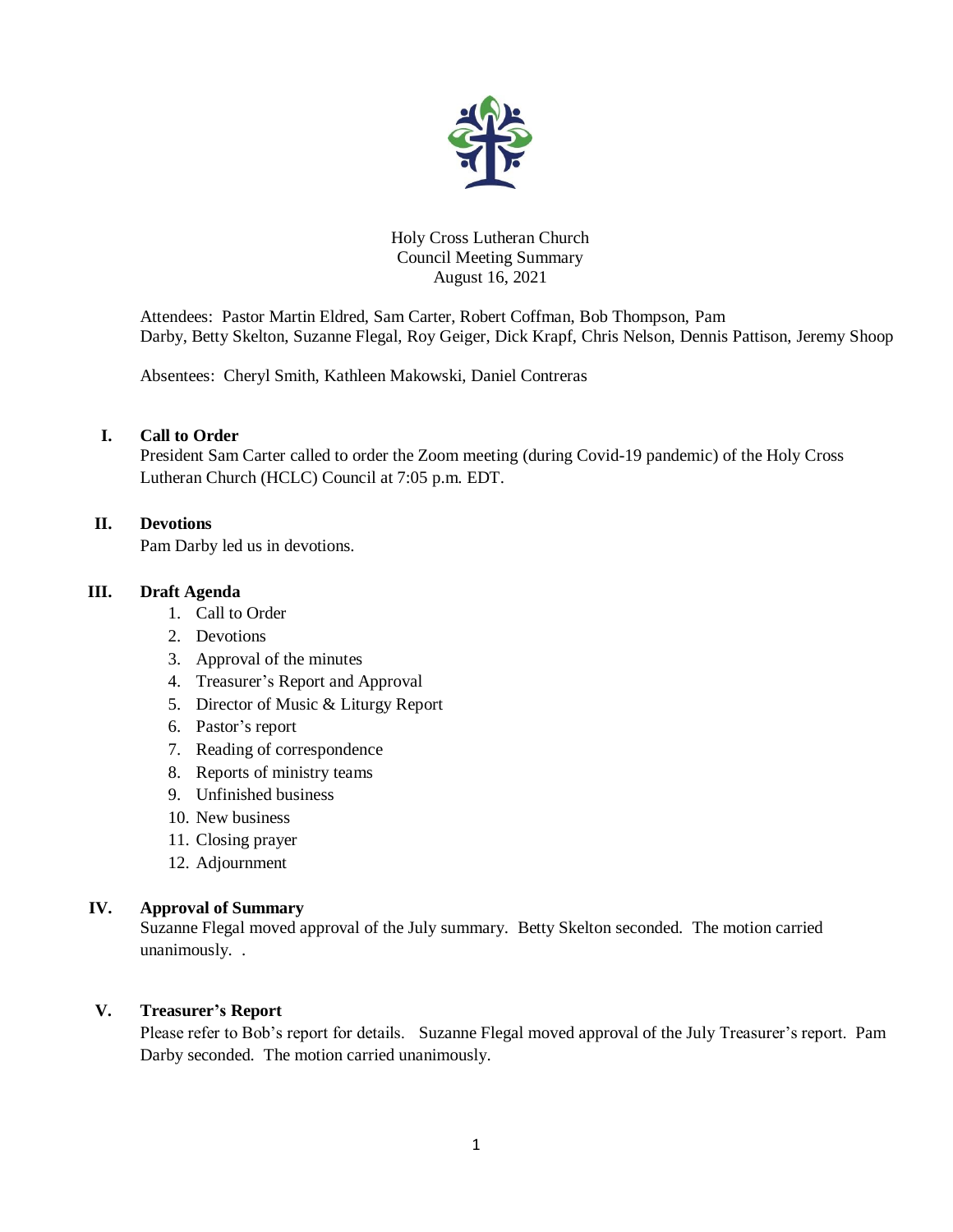#### **VI. Director of Music and Liturgy Report**

Jeremy Shoop discussed current plans for the 9/11 Remembrance Service and the planned 2022 trip to Italy.

#### **VII. Pastor's Report**

Please see Pastor's report.

**\*\*\* Correspondence –** Rob Coffman asked that thank you notes be sent to members of the Audit Team. Rob will get names and addresses to Cheryl.

## **VIII. Reports of Ministry Teams**

Evangelism – Roy reminded everyone of our plans for Holy Cross to participate in SterlingFest on October 9 and in the Herndon Homecoming Parade on October 16.

Stewardship – Chris is planning a new stewardship video. He also asked about upcoming Advent Appeal and Pledging / Commitment season schedules / plans.

Fellowship – Pam Darby asked for input from everyone about Fellowship needs at September's Rally Day (Sept. 12) and our first "Community Conversation" event on Sept. 28.

Outreach – Suzanne Flegal circulated a report prior to the meeting.

Personnel – No report (?)

Christian Education – Please see Betty's report. She also asked for any input about conducting the upcoming Rally Day (Sept. 12).

Worship & Music – Please see Kathy's report.

Property – Dennis reported that the leaky roof challenges had been repaired.

Youth – No report.

#### **Unfinished Business**

1. City Coachways – will be allowed parking permission until the end of August.

2. Annual Meeting Date – A motion to approve the date of November 14, 2021 as the date for our Annual Meeting was moved by Suzanne Flegal, seconded by Betty Skelton and was unanimously approved.

3. Sunday School plans?

4. Confirmation plans?

5. Mask policy – [no record of the motion's wording – sorry] Motion was moved by Suzanne Flegal, seconded by Dick Krapf and unanimously approved.

6. Welcoming Statement – 7 pm EDT Sept. 14 will be the first hybrid (i.e. in person and Zoom) "Town Hall" conversation meeting about the proposed new Holy Cross Welcoming Statement.